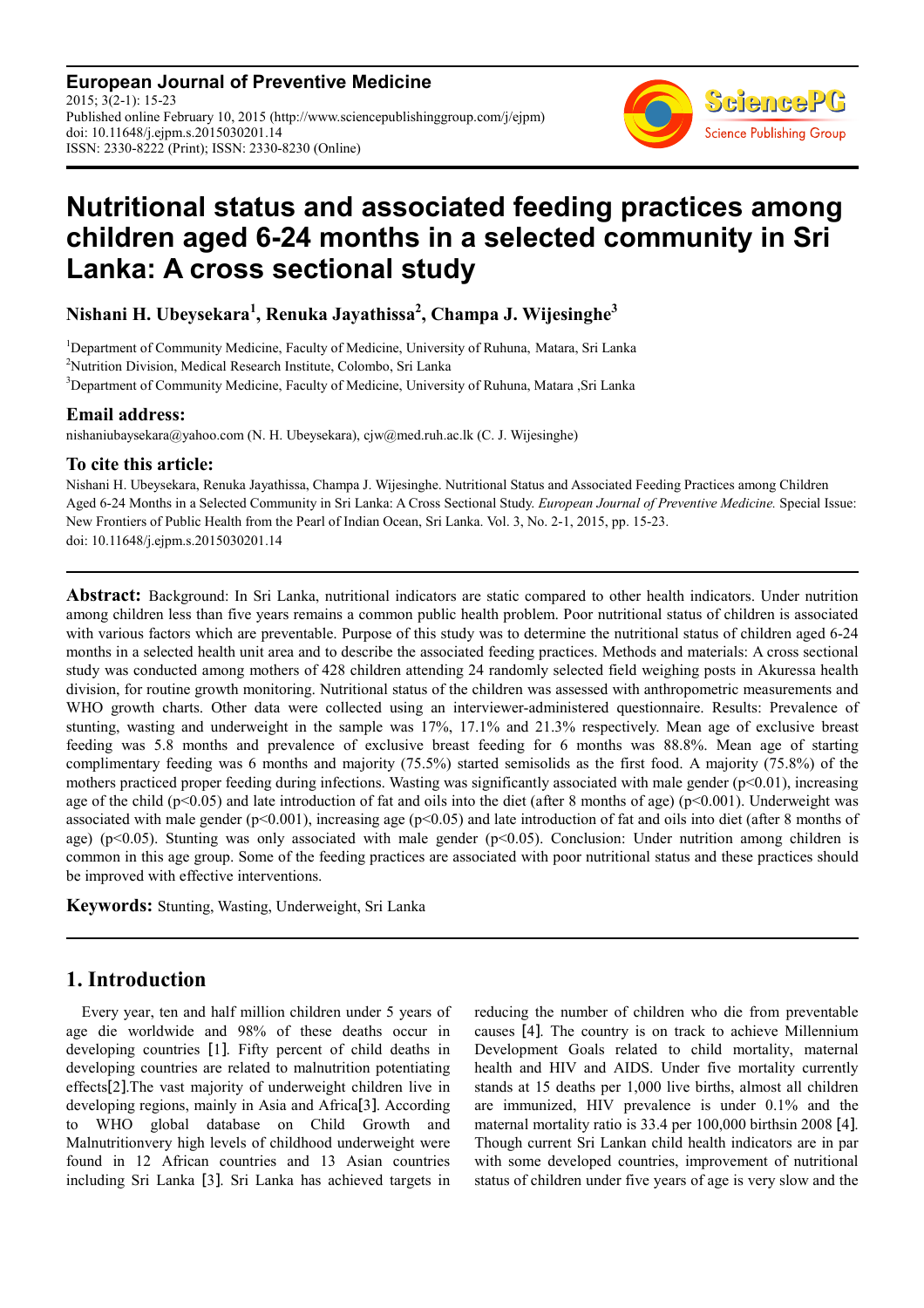country was unable to achieve its goals in reducing underweight, stunting and wasting [5]. According to the Demographic and Health Survey (DHS) 2006/07, prevalence of stunting was 18 %, wasting was 15 % and underweight was 22 % in Sri Lanka [6].WHO, UNICEF, World Bank joint estimates reported the prevalence of stunting, wasting and underweight, 19%, 12% and 22% respectively in 2009[7]. Factors responsible for malnutrition particularly in children under five years of age include birth weight, birth interval, parity, age [8,9,10] and sex of child [11], socio economic conditions [8,13, 14], living standards, water and sanitation, food intake, weaning practices and mother's education [8, 15].However, dietary inadequacy is certainly the basic cause of malnutrition in preschool age children, and many of the above identified factors directly or indirectly contributes to the incidence of malnutrition[15].Both chronic and acute malnutrition starts to develop during the weaning period and rise sharply in the second year of life[15]. In addition, diarrheal diseases are identified as a common cause of malnutrition in this age group[15].

Feeding practices in early life are important as they determine health and development of an entire lifetime [16]. In the growth and development of a child, the impact of feeding practices is more significant than lack of food [17]. In 1994 the WHO recommended that exclusive breast feeding can meet all the infant's energy and nutrient requirement for at least six months and at the age of six months thought to be appropriate for commencing complimentary feeding. WHO & UNICEF (1995) stated that breast feeding should be continued with the complimentary foods at least for the first two years of life. Feeding of the child during childhood infections especially diarrhea is important because inadequate feeding during illnesses increases the risk of under nutrition of children [18].

Inappropriate feeding during early childhood, due to lack of knowledge of mothers about appropriate foods stands out as a major determinant of childhood malnutrition [19]. Sinceunder nutrition is a major public health problem in Sri Lanka which mainly affects children under 5 years of age and also the main cause for morbidity and mortality of children in this age group, evidence on nutritional status and its associated factors and the feeding practicesare essential for planning proper interventions to overcome this challenge. The aim of this study was to determine the nutritional status of children aged 6-24 months in health division Akuressa in Southern Sri Lanka, the common feeding practices and the association of nutritional status with these feeding practices.

# **2. Methodology**

A cross sectional study was conducted among 428 motherchild pairs living in Akuressa health division in Matara district, Sri Lanka. Study participants were selected using cluster sampling and field weighing post (FWP) was identified as a cluster.Due to logistic issues, 24 (out of 72) clusters were randomly selected and 18 children in the age group of 6 months to 2 years attending selected FWP for regular growth monitoring and their mothers were recruited as study subjects. Average number of children (from all age groups) registered in each FWP was 50. From each FWP, 18 eligible children were selected and if more than 18 children attended on the day of data collection, required number of children was randomly selected from the register. Children who have congenital abnormalities (ex: congenital heart diseases, congenital problems in palate or the gastro intestinal tract) and those suffering from chronic illnesses were excluded from the study.

Two study instruments were used for data collection. A data sheet was used to record anthropometric measurements (height/length and the weight) of the child. A pretested, interviewer-administered questionnaire was used to collect data on basic characteristics of the mother, child and the feeding practices. Feeding practices related to nutritional status such as exclusive breast feeding, duration of partial breast feeding, formula feeding, age of starting complimentary feeding, type of food first introduced, age of introducing leafy vegetables, oils and food items of animal origin, method of giving feeds and feeding during illnesses were collected. Trained health volunteers with previous experience of working in field weighing posts and in field clinics conducted the interviews. Weight and the length were measured by a Public Health Midwife and a volunteer, who were trained on these procedures and also on calibration of the instruments. Standard instruments were used to take the anthropometric measurements.

Three indicators were used to assess nutritional status by using anthropometric measurements; weight for age, height/length for age and weight for height. Cut off of these measurements to determine the nutritional status was based on the WHO reference values for children 6-24 months. The measurements of weight for age, height/length for age and weight for height, that are falling below -2 standard deviations (SD) from the median value for the reference population was considered as underweight, stunting and wastingrespectively.

Data was analyzed using SPSS 15.0 version. Descriptive statistics including mean, standard deviation were obtained. All analysis was done with the test of significance (p value, Chi-square). Ethical clearance for the study was obtained from institutional review board of faculty of medicine, university of Sri Jayawardenepura, Sri Lanka.

# **3. Results**

Response rate of the study was 100%. The mean age of the mothers participated in the study was  $30.4$  (SD $\pm$ 6.2) years and that of children was  $14.8(SD \pm 6.0)$  months. Majority (98.8%) of mothers were Sinhalese. Over 30% of the mothers have completed advance level examination. Only 8.4 % mothers were employed. Approximately 25% of families had a low monthly income. Table 1 describes the basic characteristics of the study subjects and the nutritional status of the children.

Of the children 52.1% were males and 11.4% had low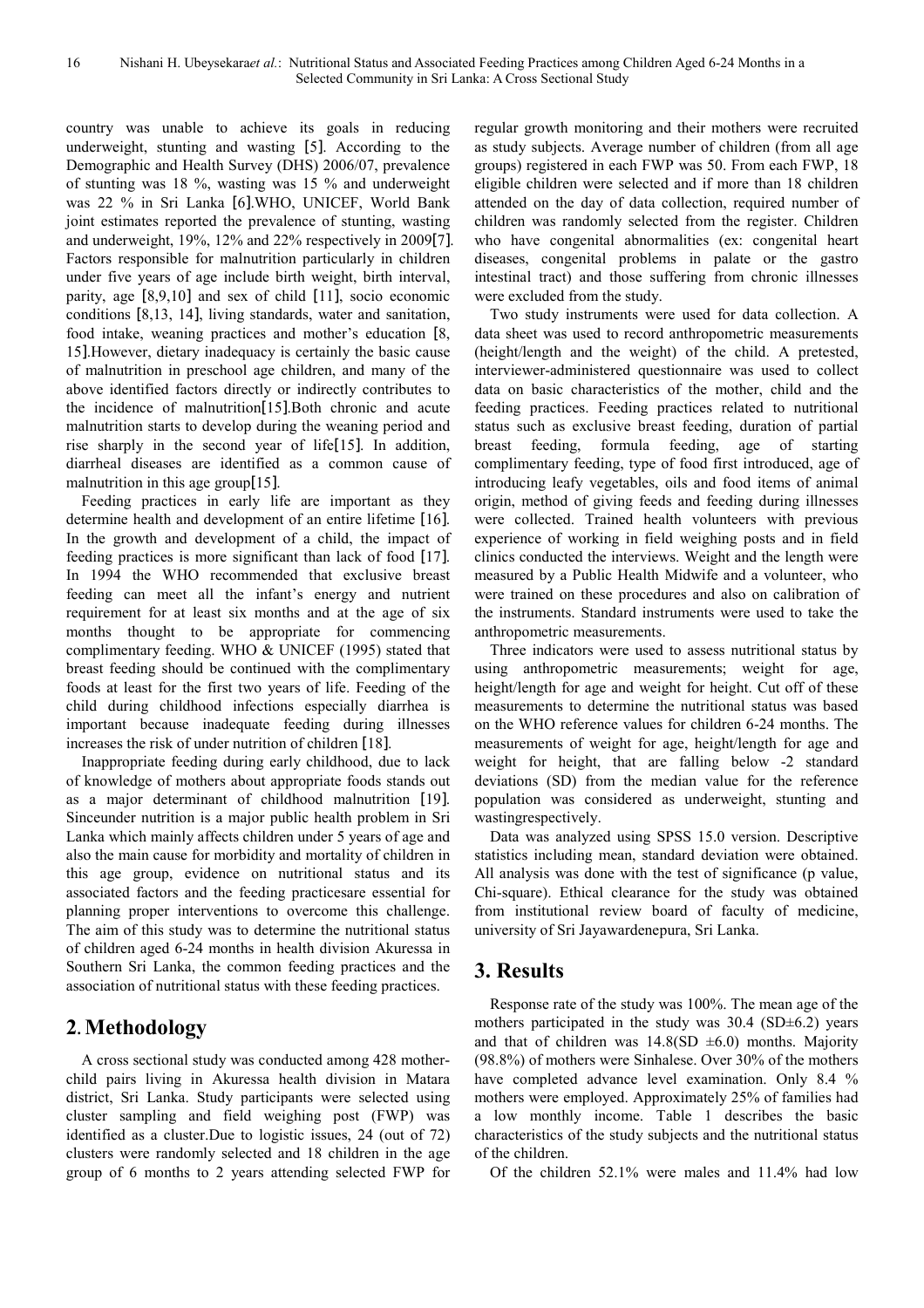birth weight  $(\leq 2500 \text{ g})$ . The majority of children  $(98.8\%)$ have had age appropriate immunization.

Nutritional status of children was classified according to the WHO Growth standards (WHO 2005). The most prevalent form of under-nutrition was underweight (21%) and the prevalence of stunting and wasting in the study sample was 17.3 % and 17.1% respectively (Table 1). Less than 1% of the children were overweight / obese according to the growth standards.

*Table 1. Basic characteristics of the study sample and the nutritional status of children* 

| <b>Basic characteristic</b>  | Number(428)    | $\frac{0}{0}$ |
|------------------------------|----------------|---------------|
| Age of the child (in months) |                |               |
| $6 - 11$                     | 161            | 37.7          |
| $12 - 17$                    | 100            | 23.4          |
| 18-24                        | 167            | 38.9          |
| Mean age $14.8SD \pm 6$      |                |               |
| <b>Sex</b>                   |                |               |
| Male                         | 223            | 52.1          |
| Female                       | 205            | 47.9          |
| <b>Birth Order</b>           |                |               |
| 1                            | 190            | 44.4          |
| $\overline{2}$               | 151            | 35.3          |
| $\overline{3}$               | 61             | 14.3          |
| $\overline{4}$               | 24             | 5.6           |
| >4                           | $\overline{2}$ | 0.5           |
| Birth weight                 |                |               |
| $<$ 2500 g                   | 49             | 11.4          |
| $\geq$ 2500 g                | 379            | 88.6          |
| Immunization                 |                |               |
| Age appropriate              | 427            | 98.8          |
| Not age appropriate          | $\mathbf{1}$   | 1.2           |
| Nutritional status*Normal    | 153            | 64.3          |
| Under weight                 | 90             | 21.0          |
| Stunting                     | 74             | 17.3          |
| Wasting                      | 73             | 17.1          |
| Over weight                  | 3              | 0.7           |

#### *3.1. Feeding Practices Adopted by Mothers*

The distribution ofmilk feeding practices in the sample is described in Table 2.

*Table 2. Feeding practices adopted by the mothers* 

| <b>Exclusive Breast feeding duration (No. of</b> |                  |               |  |  |  |
|--------------------------------------------------|------------------|---------------|--|--|--|
| months)                                          | Number $(n=428)$ | $\frac{6}{9}$ |  |  |  |
| 1                                                | $\overline{2}$   | 0.5           |  |  |  |
| 3                                                | 14               | 3.3           |  |  |  |
| 4                                                | 23               | 5.4           |  |  |  |
| 5                                                | $\overline{7}$   | 1.6           |  |  |  |
| 6                                                | 377              | 88.1          |  |  |  |
| 7                                                | 5                | 1.2           |  |  |  |
| Current Breast Feeding                           |                  |               |  |  |  |
| Yes                                              | 407              | 95.1          |  |  |  |
| N <sub>0</sub>                                   | 21               | 4.9           |  |  |  |
| Mean duration of current breast feeding $=$      | $SD \pm 4.56$    |               |  |  |  |
| 14.5 months                                      |                  |               |  |  |  |
| Formula feeding                                  |                  |               |  |  |  |
| Yes                                              | 79               | 18.5          |  |  |  |
| No                                               | 348              | 81.3          |  |  |  |
| Reason for starting formula                      |                  |               |  |  |  |
| 1 Inadequate breast milk                         | 11               | 14.1          |  |  |  |
| 2 Reduced weight                                 | 20               | 25.6          |  |  |  |
| 3 working mother                                 | 18               | 23.1          |  |  |  |

| 4 Child not eating       | 16.7 |
|--------------------------|------|
| 5 Mother became pregnant | 6.4  |
| 6 other                  | 14.1 |

Approximately 88% of mothers (n=377) breast fed their children exclusively for 6 months and 95% of the mothers (n=407) were breast feeding their children at the time of the study. The majority (81.5%: n=348) had not introduced formula milk for their babies before 12 months of age. Of the mothers who started formula milk, 25% did so due to poor weight gain of the child. Other reasons were working mother (23.1%: n=18), inadequate breast milk  $(14.1\%; n=11)$ , child is not eating  $(16.7\%; n=14)$ , mother became pregnant  $(6.4\%;$ n=5).Approximately 14% of the mothers who introduced formula milk to their infants  $(14.1\%; n=11)$  reported that they were advised to do so by a medical personnel or relatives etc.

Proportion of mothers started complimentary foods for their children at the age of six months, was 75.2% (n=322). However none of them started complimentary feeding before 4 months of age. The majority of the mothers (99.5%; n=426) fed their children with the cup and the spoon, according to the recommendations. Mashed rice was the first food given to most children (75.5%, n=323) and the rest were given rice cunjee. Mean age of introducing food of animal origin into child's diet was 6.67(SD±2.3) months. Introduction of animal origin food, distribution of age and the type is described in Table 3.

*Table 3. Age of introduction of animal origin foods to the children's diet* 

| <b>Type of food</b>                | Number $(N=411)$ | $\frac{0}{0}$ |
|------------------------------------|------------------|---------------|
| Animal origin foods                |                  |               |
| Fish                               |                  |               |
| $1.6m - 7m$                        | 275              | 66.9          |
| $2.8m - 11m$                       | 114              | 27.7          |
| $3.12 \text{ m}$                   | 9                | 2.2           |
| 4. Not introduced                  | 13               | 3.2           |
| Mean age=6.67 months SD $\pm$ 2.3  |                  |               |
| Meat                               |                  |               |
| $1.6m - 7m$                        | 125              | 30.4          |
| $2.8m - 11m$                       | 151              | 36.7          |
| 3.12m <                            | 49               | 11.9          |
| 4. Not introduced                  | 86               | 21.0          |
| Total                              | 411              | 100.0         |
| Mean age=6.46 months $SD \pm 4.2$  |                  |               |
| Egg                                |                  |               |
| $1.6m - 7m$                        | 129              | 31.3          |
| $2.8m - 11m$                       | 221              | 53.8          |
| 3.12m <                            | 19               | 4.6           |
| 4. Not introduced                  | 42               | 10.3          |
| Total                              | 411              | 100.0         |
| Mean age=6.98 months $SD \pm 0.38$ |                  |               |
| <b>Sprats</b>                      |                  |               |
| $1.6m - 7m$                        | 346              | 84.1          |
| $2.8m - 11m$                       | 44               | 10.7          |
| 3.12m <                            | 3                | 0.7           |
| 4. Not introduced                  | 18               | 4.5           |
| Total                              | 411              | 100.0         |
| Mean age=6.06 months $SD \pm 2$    |                  |               |

Oils were introduced into child's diet at the age of 6-7 months by nearly half of the mothers in the sample, however, oils were not started at the age of 12 months by 11.2% (n=48)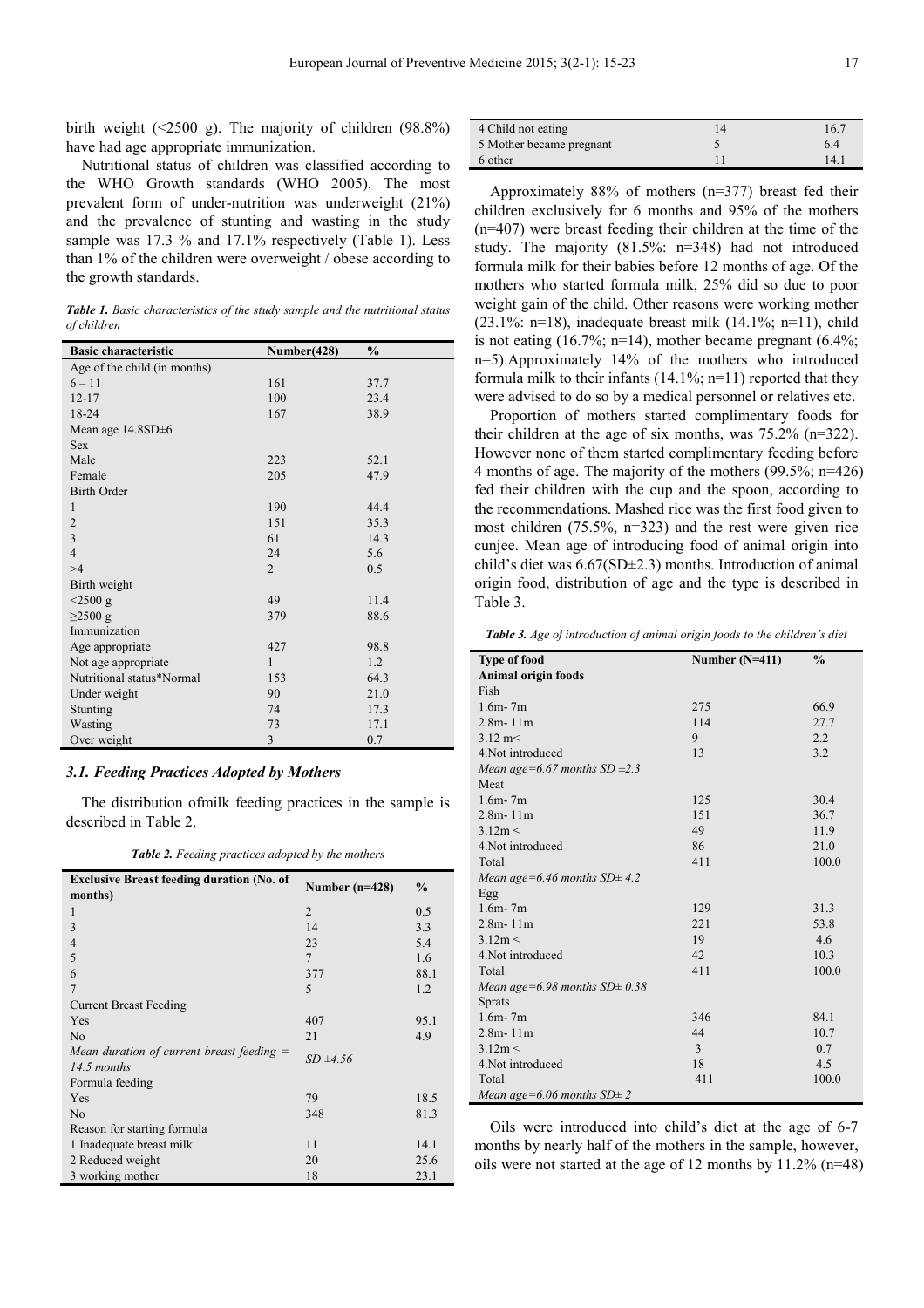of mothers. Mean age of introduction of oils was 6.95 months.

Respiratory tract infections were the commonest type (30.8%; n=132) of infection reported among the children in this sample, followed by gastroenteritis (5.6 %, n=24). A history of recurrent illnesses was observed in 41.6%. A majority (75.8%; n=135) of children were properly fed by the mothers during infections (with adequate water, normal diet and with continuous breast feeding).

#### *3.2. Nutritional Status and Associated Factors*

The prevalence of stunting, wasting and underweight were significantly higher among boys than among girls  $(21.1\%$ , 22.4% and 31.4% versus 13.2%, 11.2% and 9.8% respectively, p<0.05). The highest prevalence of stunting (18.8%), wasting (26.5%) and underweight (28.2%) was found in18-24months age group. Prevalence of wasting and underweight increased significantly with the increasing age  $(p<0.05)$ . Stunting and underweight was commoner in lower income category compared to the higher income groups, however the relationship between income and the nutritional status was not statistically significant (p>0.05). A higher prevalence of wasting, underweight and stunting was

observed among children of unemployed mothers than the employed mothers.

Duration of exclusive breast feeding, duration of partial breast feeding and introduction of formula milk had no significant relationship with stunting, wasting or underweight ( $p > 0.05$ ). Table 4 shows the association between nutritional status and the milk feeding practices.

Stunting and underweight were common in children who received complementary food before completing 6 months. There was no statistically significant relationship between the age of introduction of complementary feeding and the nutritional status (stunting, wasting or under-weight)  $(p>0.05)$ . Wasting and underweight was significantly higher in children those who were not introduced oils before 12 months of age  $(p<0.05)$  But late introduction of oily foods was not associated with stunting.  $(p>0.05)$ .

There was no statistically significant relationship between the introduction of animal origin foods to child's diet and the stunting and under-weight  $(p>0.05)$ . But wasting was significantly high in those who were not received animal origin foods ( $p<0.05$ ).

| <b>Table 4.</b> Nutritional status in relation to milk feeding practices |  |
|--------------------------------------------------------------------------|--|
|--------------------------------------------------------------------------|--|

| Feeding                 | <b>Stunting</b> |                        | <b>Wasting</b> |                        | under          | weight                 |
|-------------------------|-----------------|------------------------|----------------|------------------------|----------------|------------------------|
| <b>Practices</b>        | Yes             | $\mathbf{N}\mathbf{o}$ | Yes            | $\mathbf{N}\mathbf{o}$ | Yes            | $\mathbf{N}\mathbf{o}$ |
|                         | No. $(\% )$     | No. $(\% )$            | No. $(\%)$     | No. $(\% )$            | No. $(\%)$     | No. (%)                |
| Excusive breast feeding |                 |                        |                |                        |                |                        |
| $<$ 6months             | 5               | 39                     | $\sqrt{6}$     | 38                     | $\,8\,$        | 36                     |
|                         | (11.4)          | (88.6)                 | (13.6)         | (86.4)                 | (18.2)         | (81.8)                 |
|                         | 69              | 315                    | 67             | 317                    | $82\,$         | 302                    |
| $\geq$ 6months          | (18)            | (82)                   | (17.4)         | (82.6)                 | (21.4)         | (78.6)                 |
|                         | $x^2 = 1.2$     |                        | $x^2 = 0.40$   |                        | $x^2 = 0.24$   |                        |
| Statistics              | $df=1$          |                        | $df=1$         |                        | $df=1$         |                        |
|                         | $P = 0.28$      |                        | $P = 0.52$     |                        | $P = 0.62$     |                        |
| Partial Breast          | Feeding         |                        |                |                        |                |                        |
|                         | $73\,$          | 334                    | 69             | 338                    | 87             | 320                    |
| Continued               | (17.9)          | (82.1)                 | (17)           | (83)                   | (21.4)         | (78.6)                 |
|                         | $\mathbf{1}$    | $20\,$                 | $\overline{4}$ | 17                     | $\mathfrak{Z}$ | 18                     |
| Not continued           | (4.8)           | (95.2)                 | (19)           | (81)                   | (14.3)         | (85.7)                 |
|                         | $x^2 = 2.4$     |                        | $x^2 = 0.062$  |                        | $x^2 = 0.6$    |                        |
| Statistics              | $df=1$          |                        | $df=1$         |                        | $df=1$         |                        |
|                         | $P = 0.12$      |                        | $P = 0.80$     |                        | $P = 0.43$     |                        |
| Formula feeding         |                 |                        |                |                        |                |                        |
| Not started             | 66              | 283                    | 56             | 293                    | 79             | 270                    |
|                         | (18.9)          | (81.1)                 | (16)           | (84)                   | (22.6)         | (77.4)                 |
|                         | 8               | $71\,$                 | 17             | $62\,$                 | 11             | $68\,$                 |
| Started                 | (10.1)          | (89.9)                 | (21.5)         | (78.5)                 | (13.9)         | (86.1)                 |
|                         | $x^2 = 3.47$    |                        | $x^2$ = 1.36   |                        | $x^2 = 2.9$    |                        |
|                         | $df=1$          |                        | $df=1$         |                        | $df=1$         |                        |
|                         | $P = 0.07$      |                        | $P = 0.24$     |                        | $P = 0.09$     |                        |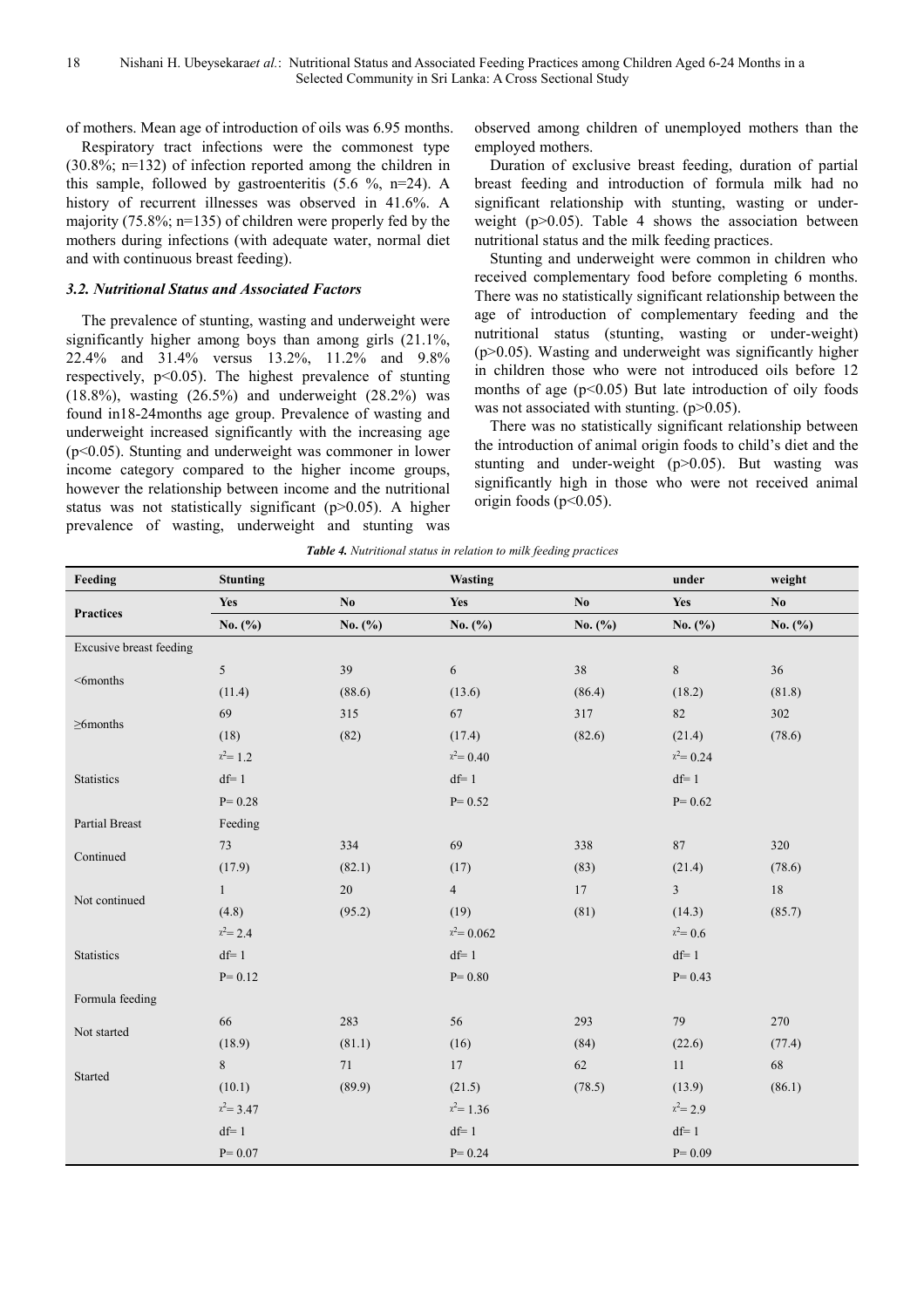| <b>Table 3.</b> Nutritional status in relation to complimentary jeeding practices |                 |                        |                  |                |                |                        |
|-----------------------------------------------------------------------------------|-----------------|------------------------|------------------|----------------|----------------|------------------------|
| Feeding                                                                           | <b>Stunting</b> |                        | Wasting          |                | under          | weight                 |
| <b>Practices</b>                                                                  | Yes             | $\mathbf{N}\mathbf{o}$ | Yes              | N <sub>0</sub> | Yes            | $\mathbf{N}\mathbf{o}$ |
|                                                                                   | No. $(\%)$      | No. $(\% )$            | No. $(\% )$      | No. $(\% )$    | No. $(\%)$     | No. $(\% )$            |
| Complementaryfeeding                                                              |                 |                        |                  |                |                |                        |
|                                                                                   | $8\,$           | 37                     | $\boldsymbol{7}$ | 38             | $10\,$         | 35                     |
| $<$ 6 months                                                                      | (17.8)          | (82.2)                 | (15.6)           | (84.4)         | (22.2)         | (77.8)                 |
|                                                                                   | 66              | 317                    | 66               | 317            | $80\,$         | 303                    |
| $\geq$ 6 months                                                                   | (17.2)          | (82.8)                 | (17.2)           | (82.8)         | (20.9)         | (79.1)                 |
|                                                                                   | $x^2 = 0.008$   |                        | $x^2 = 1.2$      |                | $x^2 = 0.43$   |                        |
|                                                                                   | $df=1$          |                        | $df=1$           |                | $df=1$         |                        |
|                                                                                   | $P=1$           |                        | $P = 0.28$       |                | $P = 0.83$     |                        |
| Animal origin foods                                                               |                 |                        |                  |                |                |                        |
|                                                                                   | 72              | 339                    | 64               | 347            | $\bf 87$       | 324                    |
| Started                                                                           | (17.5)          | (82.5)                 | (15.6)           | (84.4)         | (21.2)         | (78.8)                 |
|                                                                                   | $\overline{2}$  | 15                     | 9                | 8              | $\overline{3}$ | 14                     |
| Not started                                                                       | (11.8)          | (88.2)                 | (52.9)           | (47.1)         | (17.6)         | (82.4)                 |
|                                                                                   | $x^2 = 0.037$   |                        | $x^2$ = 16.1     |                | $x^2 = 0.12$   |                        |
|                                                                                   | $df=1$          |                        | $df=1$           |                | $df=1$         |                        |
|                                                                                   | $P = 0.7$       |                        | $P = 0.07$       |                | $P=1$          |                        |
| Adding oils                                                                       |                 |                        |                  |                |                |                        |
|                                                                                   | 59              | 284                    | 45               | 298            | 63             | 280                    |
| Added                                                                             | (17.2)          | (82.8)                 | (13.1)           | (86.9)         | (18.4)         | (81.6)                 |
|                                                                                   | 74              | 354 (82.7)             | $28\,$           | 57             | 27             | 58                     |
| Not added                                                                         | (17.3)          |                        | (32.9)           | (67.1)         | (31.8)         | (68.2)                 |
|                                                                                   | $x^2 = 0.09$    |                        | $x^2$ = 18.9     |                | $x^2 = 7.3$    |                        |
|                                                                                   | $df=1$          |                        | $df=1$           |                | $df=1$         |                        |
|                                                                                   | $P=1$           |                        | $P = 0.000$      |                | $P = 0.01$     |                        |

Table 5 shows the association between nutritional status and the complimentary feeding practices

*Table 5. Nutritional status in relation to complimentary feeding practices*

### **4. Discussion**

This was a descriptive cross sectional study planned to provide baseline data on existing situation and the magnitude of the child nutritional status and feeding practices adopted by the mothers, for planning of interventions to improve the nutritional status of children. One of the health divisions in southern part of Sri Lanka was selected as the study setting and it had mixed population structure (semi urban, rural and estate). Therefor the findings of the study are more likely to reflect the nutritional status of children and practices of majority of mothers in the rural and suburban areas of the country. To determine the nutritional status of the children six months to two years of age, randomly selected sample was taken from the Field Weighing Posts (FWP) where the almost 99% children of the area were registered for weighing. This made the study a truly representative one and ensured valid application of the findings to the health division.

Main objectives of this study was to determine the nutritional status of the selected children of 6 months to 2 years of age , to describe the feeding practices adopted by the mothers of these children and to find out the association between nutritional status and the feeding practices. Nutritional status was interpreted as stunting, wasting and underweight (height for age, weight for height and weight for age were <-2SD) in this study.According to the results of this study prevalence of underweight, stunting and wasting were 21.3%, 17.3% and 17.1% respectively. According to the last Sri Lankan DHS survey (2006/07) among under 5 children proportion of underweight was 22%, stunting was 18% and the wasting was 14% at national level [5]. Present study results shows similarities to national figures in 2006but wasting was higher in present study. Prevalence of stunting in 2009 in Sri Lanka according to the WHO, UNICEF joined datawas 19% [7]and it was higher than the present study. Minor differences that can be observed could be due to the differences in age ranges between studies (present study gives prevalence under 2 years of age) and it should be noted that national figures were for the whole country. According to another study done in Sri Lanka among displaced children in North and east showed proportion of stunting, wasting and underweight was 22.8%, 18.3%and 29.5% respectively[20] and these higher values comparedto present study can be due to the different socioeconomic background of two study populations.

When comparing the present study results with the global data, according to the UNICEF (2013), global prevalence of stunting, underweight and wasting was 26%, 16% and 11%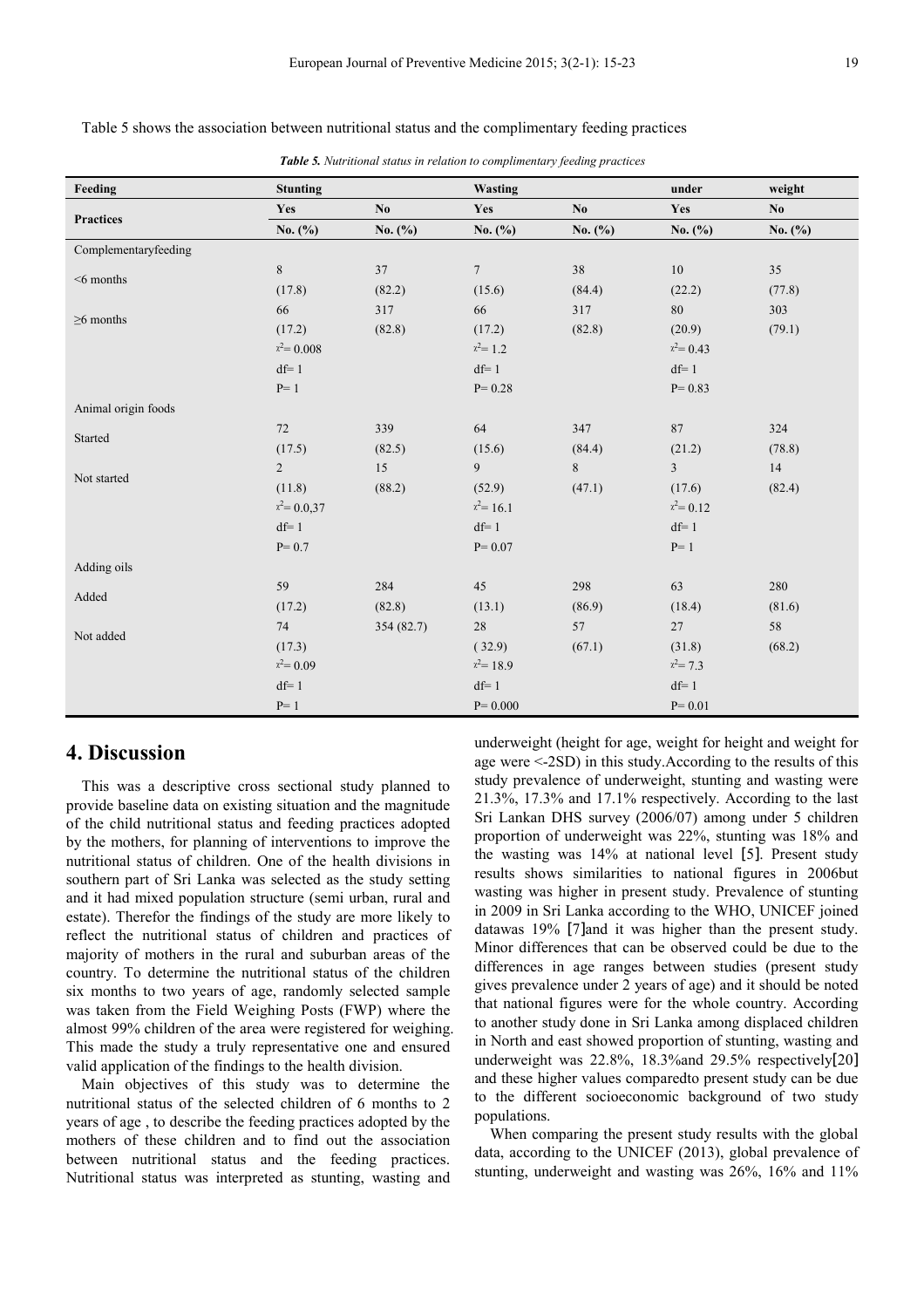respectively and global prevalence of underweight was higher compared to present study and other indicators were lower than the present study. In South East Asia (SEA) region in under 5 years of age, regional prevalence of stunting, underweight and wasting was 39%, 16% and 16% respectively [21].The prevalence of underweight in present study was lower compared to the prevalence of SEA region but the prevalence of wasting and stunting showed similar to regional figures.

According to the present study the highest prevalence of stunting (18.8%), wasting (26.5%) and underweight (28.2%) was found in 18-24months age group. wasting and underweight has increased with the increasing age and this pattern is statistically significant. The results of this study cannot bedirectly compared with that of DHS Sri Lanka (2006) findings where the stunting was high in 24 -36 months of age, wasting was highest in 18-23 months age group and underweight was high in 24-35 months age group [6]. Study done in another health division in same province showed similar pattern of increasing the under-nutrition with increasing age of children [22].Study done in in Northern Provinceof Sri Lanka showed similar pattern to the present study in increasing Stunting and wasting up to the age of 36- 47 months but underweight was not showed that pattern [10].

According to the present study the prevalence of stunting, wasting and underweight of boys were higher than girls. This observation is statistically significant ( $p$ <0.05). The DHS survey 2006 also showed same relationship between sex and the nutritional indicators, where all three indicators stunting, wasting and underweight were high in males and a relationship between sex and nutritional indicators. But another study done in the Southern part of Sri Lanka showed no significant difference in nutritional status between boys and girls. The studies conducted in Bangladesh[9] and Jamaica[10] showed that the girls were having relatively poor nutritional status than boys. Differences in socio economic back ground between Sri Lanka and the above countries could be the reason for that.

Present study showed declining of all three indicators with increasing levels of education of the mother and similar relationship was revealed by other two studies done in Sri Lanka: in Sothern province[22] and in Northern province [20].Poor nutritional status was observed among children with unemployed mothers than the employed mothers in the present study and same relationship was shown by another study done on determinants of nutritional status, in Sri Lanka among preschool children [13]. According to the present study stunting (17.5%) and underweight (22.3%) was higher in lower income category (income <Rs10000) compared to the higher income groups and similarly low income was found to be a contributory factor for malnutrition in studies done in Sri Lanka[13]. The results indicate the association between lower income and poor nutritional status.

Considering the feeding practices adopted by the mothers, majority (88.1%) of the babies exclusively breast fed for six months. Compared to DHS survey 2006 (76% exclusive breast fed up to 6 months) proportion of breast feeding in present study was high. According to the results of a cross sectional descriptive study which was carried out at Boralasgamuwa MOH area in 2004 showed exclusive breast feeding rate at four months and beyond was 52%.Only 3.6% being exclusively breast fed for five and six months [13]. The proportion of exclusive breast feeding was improved to present level in Sri Lanka after introducing WHO recommendations of six months exclusive breast feeding in the country and with the effort of the public health field staff in promoting breast feeding. Even after introduction of complimentary feeding, most mothers continued breast feeding during first two years. The results of present study showed a majority (95.1%) of mothers continued breast feeding at the time of the interview and that was similar to a the DHS 2006 data (91% continued breast feeding up to 12 months) and to the study donein the dry Zone of Sri Lanka, where 94.7% mothers continue breast feeding at 9 months and 93.5% at 12 months. Exclusive breast feeding prevalence in developing countries was 39% and in SEA was 45% in 2010[24] and when comparing the data with other countries according to the UNICEF statistics exclusive breast feeding rates were low most of the SEA countries (India, Nepal and Maldives were 46%, 70% and 48% respectively) [21].According to the present study no statistically significant relationship was found between nutritional status and the duration of exclusive breast feeding for 6 months duration. Study done in Honduras where low income primi parae who had breast fed for four months as well as mothers of infants whose birth weight 1.5 to 2.5 Kg showed no significance differences in weight or length gain between those fed exclusively on breast milk for six months and those fed complimentary feeds plus breast feeding during 4-6 months period[18].In the present study prevalence of formula milk usage before 12 months was only 18.5 %.According to a study done in Sri Lanka, prevalence of formula usage was 28 % and formula milk introduction at 3 months was 55 %with mean age was 4 months[26].Present study shows high exclusive breast feeding prevalence and less prevalence in starting milk formulas, may be because of strengthened public health advices and due to banding of formula milk advertising in the country.

According to the present study majority of mothers (75.2%) started complementary foods at the age of 6 months.5.1% started at the age of 4 months and 4% started at the age of 5 months. Mean age of starting complementary feeding was 6 months and SD±0.68. According to the DHS survey report (2002), nearly three fourth of infants were receiving supplementary foods in addition to the breast milk. Semi solids are started around four to five months and solid food increases thereafter. It is 29.7% at 4-5 months, 60.5% at 6-7 months and 74.6% at 8-9 months respectively[6]. Although WHO recommended the age of starting of complementary foods as 6 months in1994, the feeding practices changed slowly with time. This difference could be due to the changes in feeding practices in 2002 and at present. According to the UNICEF statistics most of the African countries introduced semisolids and solids at the age of 6-8 months (Ghana 75%,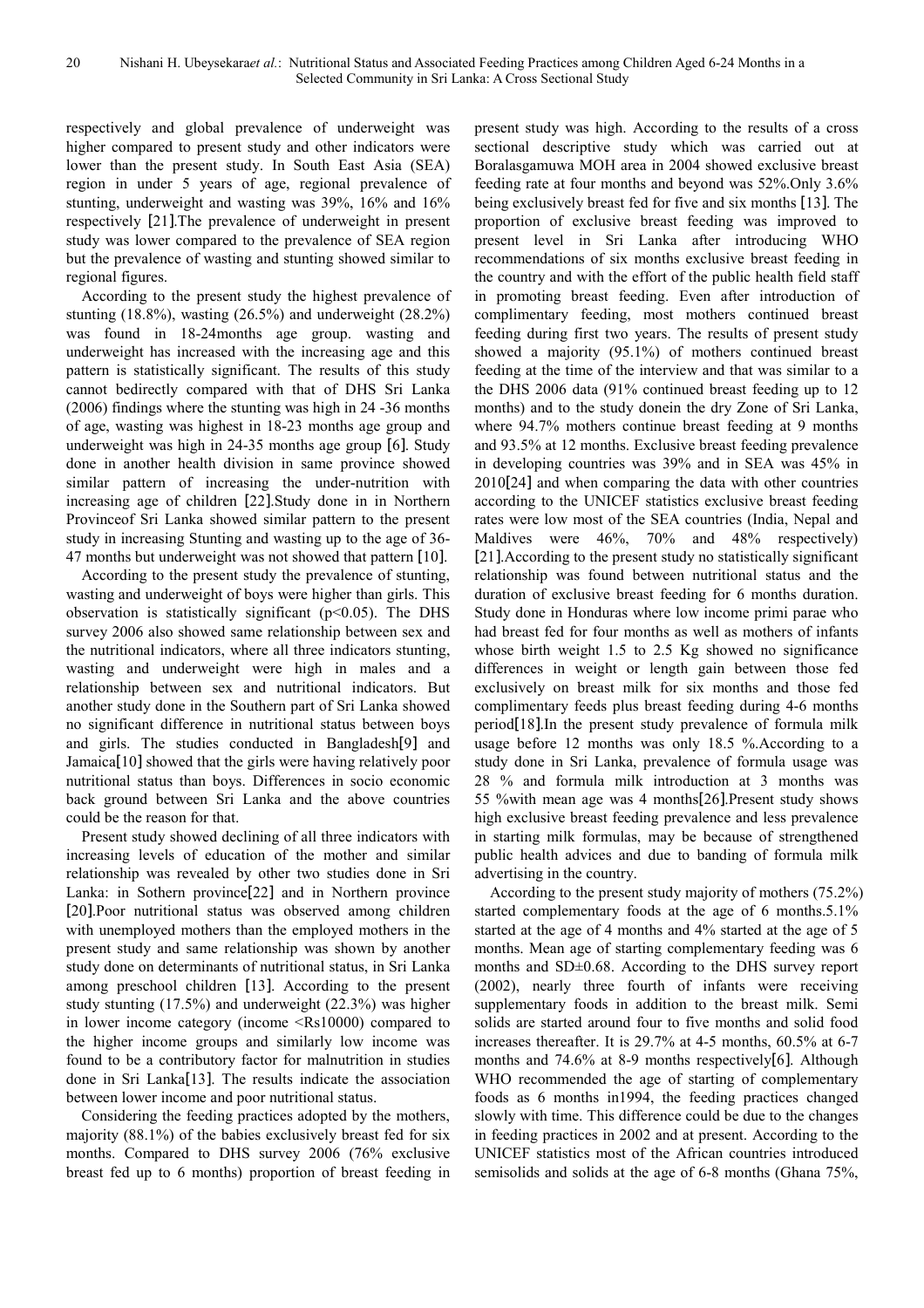Malawi 86%) but rates were low in Asian countries compared to Sri Lanka (India 56%, Nepal 66%)[25].Though WHO recommended to start complimentary food at the completion of 6 months differences of starting age of complimentary feeding in various countries could be the reason for observed difference in rates. Types of complementary foods given vary with the cultural and socioeconomic factors. Although complementary feeding was started at the correct time, level of nutrition depend on the quality and the quantity of foods given and frequency of meals. Present study a majority (75.5%) started mashed rice and 18.9% started rice cunjee as the first food. But according to DHS survey 2006 one third of children started receiving cunjee on a regular basis[6]. Present study shows improvement of age of starting complementary foods and first food from cunjee to mashed rice and that could be due to the nutritional advices given by the public health staff and due to the advices givenin Child Health Development Record and also can be due to improvement in maternal education level.

Animalorigin foods should be added to child's diet at the age of 6m to 7 m according to the WHO recommendation[27]. According to the present study only 30.4% introduced meat, 31.3% eggs and 66.9% fish, at the age of 6-7 months. But 95% mothers introduced animal origin foods before the age of 12 months and mean ages of introducing fish, meat, eggs and sprats were 6.7,6.5 ,6.9 and 6.1 months respectively. Present study shows an improvement in the age of starting of animal foods compared to the DHS 2006 data where the proportion of introducing animal origin foods were 67.2%, in the age group of 6-23 months[6]. Introduction of eggs was delayed compared to other animal foods and age of introduction of animal origin foods was not significantly related with the nutritional status. Mean age of starting leafy vegetables was 6 months and the oils were 6.7 months according to the present study and proportion of mothers started leafy vegetables at the age of 6-7 months was 96% and oils were 51.2%. Most of the mothers were reluctant to add oils into child's diet when they start complimentary feeding. Late introduction of oils had a statistically significant relationship with the nutritional status.

According to the present study 99.5% used cup and spoon for feeding instead of bottle and teat. Similarly a cross sectional descriptive study done at peri-urban clinics (Boralasgamuwa area) 1n 2005on feeding practices of mothers showed that majority of the mothers use cup and spoon when giving complementary foods[23]. Inpresent study 41.4% of children have got recurrent infections and from those who hadinfections, 52.6% were respiratory tract infections and 9% were gastroenteritis. The studies conducted in Jordan [28], in Brazil [29] showed that frequent episodes of diarrhea as well as respiratory infections were proximate determinants of malnutrition. Study done in Sri Lanka it was found that incidence of diarrhea and respiratory infections were common in underweight children [30] while another study revealed that becomingill or having diarrhea and fever were not associated with malnutrition[31].Present study revealed similar results, respiratorytract infections was

commonest and the children were fed properly during infections. Childhood infections were not significantly associated with poor nutritional status. The reason could be the proper feeding practices during infections.

According to the present study duration of exclusive breast feeding, duration of partial breast feeding, introduction of formula feeding, age of starting complimentary foods, type of food started first and introduction of animal origin foods, leafy vegetables were not significantly related to the nutritional status but gender of the child, age of the child and late introduction (after 12 months) of oils in to the diet showed significant relationship with the nutritional status of children. According to the study done in Ethiopia educational level, occupation of mother, parity and having ANC follow up were found to be independent predictors of timely initiation of complementary feeding[32]. Another study revealed maternal age, child age andkeeping livestock were found significantly associated with early introduction of complementary feeding[33]. Differences of associated factors of nutritional status between countries could be due to the disparities in socio economic status, literacy level of females and the cultural conditions.

### **5. Conclusion**

Study shows high prevalence of all nutritional indicators. These figures showed similarity with the national figures but wasting was higher than the national level. All three nutritional indicators were significantly higher in males than the females concluded that the male children are having higher risk of developing under nutrition. The highest prevalence of all nutritional indicators was found in18- 24months age group. Wasting and underweight has increased with the increasing age. Stunting and underweight was higher in lower income category (income <Rs10000). Higher prevalence of wasting, underweight and stunting was observed among children with unemployed mothers than the employed mothers. Under-nutrition is common in low socio economic conditions.

Exclusive breast feeding was continued for 6 months by majority of mothers, mean age of breast feeding was 5.8 months that indicated the successfulness of the breast feeding promotion program in Sri Lanka. But Still because of various reasons mothers starts formula milk for their babies before the child's sixth month, commonest reason for starting formula milk was the reduced weight gain of the child.

The improvement in introducing semisolid foods in proper time can be observed in this study but the massages should be strengthened further to motivate mothers to start semisolids at proper age. Introduction of animal origin foods was satisfactory but mean age of introduction was later (6.67) than the recommended (6 months) by the child health program in Sri Lanka. Proportion of mothers not introduced meat was relatively higher than fish and sprats. Most mothers introduced leafy vegetables to their child but only half of mothers have introduced foods containing oils.Feeding with cup and spoon has become popular than the bottle feeding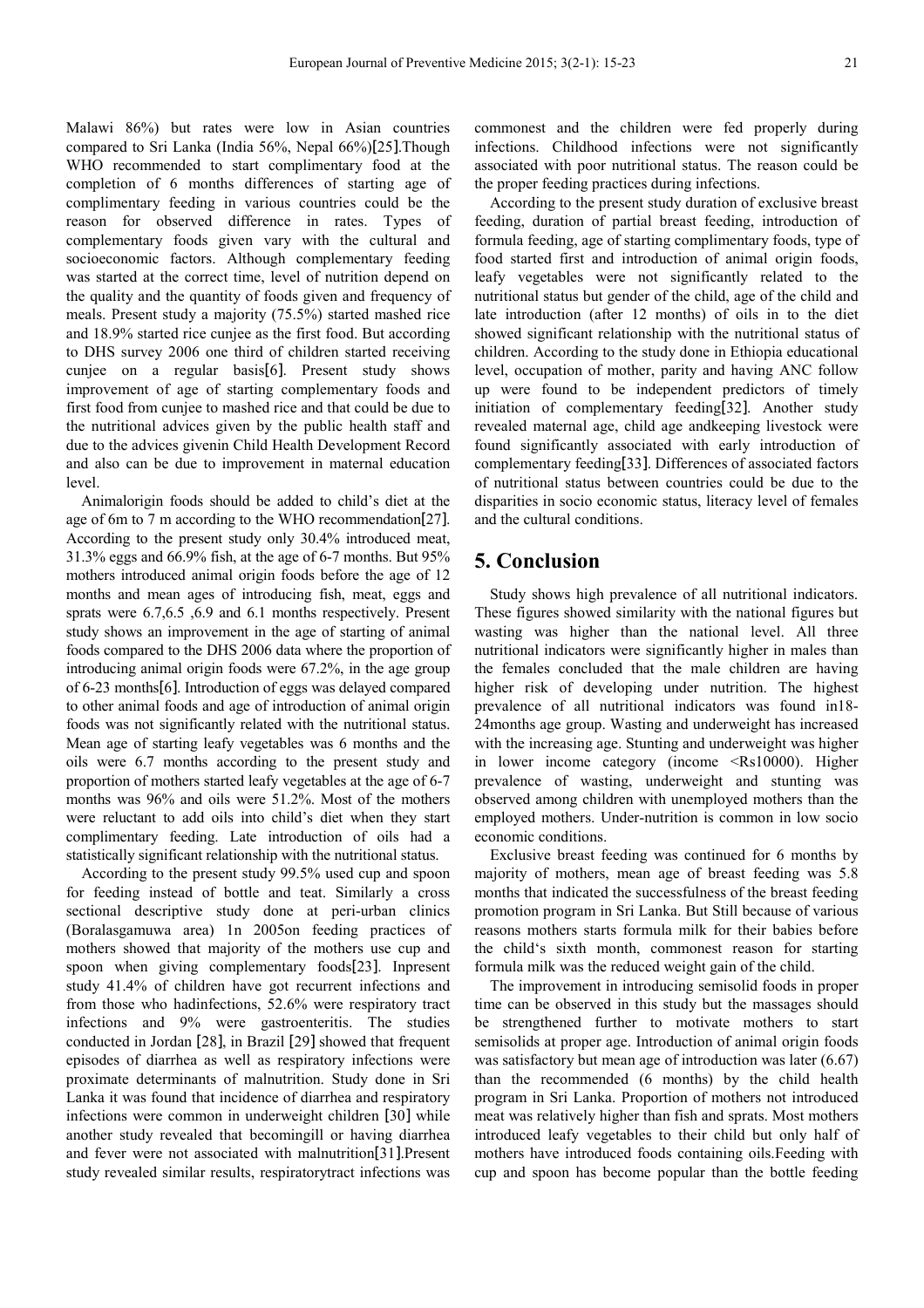which is an improvement in proper feeding practices. Respiratory tract infections and gastroenteritis were common among children but nutritional status of child was not affected due to proper feeding practices during infections. Problems in feeding practices such as delay in introducing some essential food items into child's diet were associated with the poor nutritional status of children in this age group and there is a need of interventions to address this problem.

To improve the proper feeding practices, health education of mothers on breast feeding and complimentary feeding practices need to be strengthened and simple, understandable, proper nutritional massages through public health staff will be provided to the community. Behavioral change communication might be more useful than the information, education and communication method as the behavior and attitudes of the care givers affect their feeding practices.

### **References**

- [1] UNICEF. *The state of world children*, 2007 report.http://www.unicef.org/publications/files/The\_State\_of\_t he\_Worlds\_Children\_2007\_e.pdf
- [2] Food and Agriculture organization. *Annual report*.1992
- [3] Onis M, Blössner M, Borghi E, Frongillo EA, Morris R, *Estimates of Global Prevalence of Childhood Underweight in 1990 and 2015.*JAMA. 2004; 291(21):2600-2606. http://jama.jamanetwork.com/article.aspx?articleid=198842
- [4] UNICEF.Improving child nutrition. The achievable omperative for global progress; 2013 http://data.unicef.org/corecode/uploads/document6/uploaded\_ pdfs/corecode/NutritionReport\_April2013\_Final\_29.pdf)
- [5] MRI. Nutrition Report; 1998.
- [6] Department of census and statistics. Demographic and Health Survey report; 2006
- [7] WHO, World Health Organization. *WHO. UNICEF, World Bank joint estimates, data sheet,* 2014. Retrieved from who.int/nutgrowthdb/estimates
- [8] Jesmin A, Yamamoto SS, Malik AA and Haque MD. *Prevalence and Determinants of Chronic Malnutrition among Preschool Children: A Cross-sectional Study in Dhaka City, Bangladesh. J Health Popul Nutr*. Oct 2011; 29(5): 494–499.
- [9] Bhuriya A., Woksynalak B., De Soysa, et al. *Socioeconomic Determinants of Childhood nutritional Status. Food and Nutrition Bulletin;* 1986, (3), 3-7
- [10] Powel LA, Grantham S. *The Etiology of Nutritional Status and Development in Young Children in Kingston, Jamaica, American Journal of clinical nutrition*;1985, 41, 22 -30
- [11] Gopaldas T, Patel P, Bakshi U. *Selected economic environmental, maternal and child factors, associated with nutritional status of infants and toddlers, Food and Nutrition Bulletin*; 1988, 10(4), 29-34.
- [12] Department of census and statistics, Ministry of Planning and Implementation in collaboration with Ministry of Health. *Preliminary report of Demographic and Health Survey*; 1993
- [13] Weerasinghe C. *Socio economic and cultural factors contributing to malnutrition,* Dissertation for MSc Nutrition; 1981
- [14] Kocturak T, *Attained weight for age position and selected background, Journal of tropical pediatrics*; 1988, 34, 244-247
- [15] UNICEF. *Situational Analysis of children and women in Sri Lanka*; 1987.
- [16] Knip M, Akerblom HK. *Early nutrition and later diabetes risk*. In: B.Koletzko, P.Dodds, M. Ashwell, H. Akerblom, Ed. Early nutrition its later consequences: 2005 new Koletzko ISBN 1402035349.pdf
- [17] WHO. *Complimentary feeding- family food for breast fed children*. Geneva: 2000
- [18] Wikramanayaka TW. Nutrition throughout the life cycle; 2007 19, 2-26
- [19] WHO. *Global Strategy for infant and young child feeding Geneva*: 2003. World Health Organization
- [20] Jayatissa R., Hossain M, Nanayakkara L. *Assessment of nutritional status and associated factors in Nothern province.* Medical research institute in collaboration with UNICEF and Ministry of health, Sri Lanka; 2012
- [21] UNICEF. UNICEF Status of children's nutrition in Sri Lanka; 2013
- [22] Peiris TDR. and Wijesinghe DGN. *Nutritional Status of fewer than 5 Year-Old Children and its Relationship with Maternal Nutrition Knowledge in Weeraketiya DS division of Sri Lanka. Tropical Agricultural Research*Vol.; 2010, 21(4): 330 - 339
- [23] Ediriweera T, Samaranayaka TSP, Perera MSA, Sivayogan, *Perceptions and experience related to childhood feeding practices. A peri urban experience .SriLankan Family Physician*; 2005(26) pg34-37.
- [24] Cai X., Wardlaw T, Brown, DW, *Global trends in exclusive breastfeeding, International Breastfeeding Journal* 2012, 7:12 doi: 10.1186/1746-435Retrieved from http://www.internationalbreastfeedingjournal.com/content/7/1/ 12
- [25] UNICEF. Global database. *Infant and young child feeding.* Retrieved from data.unicef.org; 2014
- [26] Fernando DN, Soysa PE, 1986. *Factors influencing infant feeding patterns in Sri Lanka, Ceylon Medical Journal*; 1986, 29(2), 81-88
- [27] Ministry ofhealth . *Food based dietery guidelines, nutrition unit Ministry of health in collaboration with WHO*.2011.pg 62-66
- [28] Dubbagh A, Ebrahims GT, *The preventable antecedents of child malnutrition.*
- [29] Gigulani ERG, Sebbin CF, Golden M et al. *The malnourished children of the urban, squatter families, journal of Tropical Pediatrics.* 1980, 26 (1), 139-143.
- [30] Wikramanayaka TW, Gunawardena D G, Wikramasingha N. *June,Factors influencing the nutritional status of infants and pre school children of the urban poor, Ceylon Journal of medical science*;1989, (01), 33-34